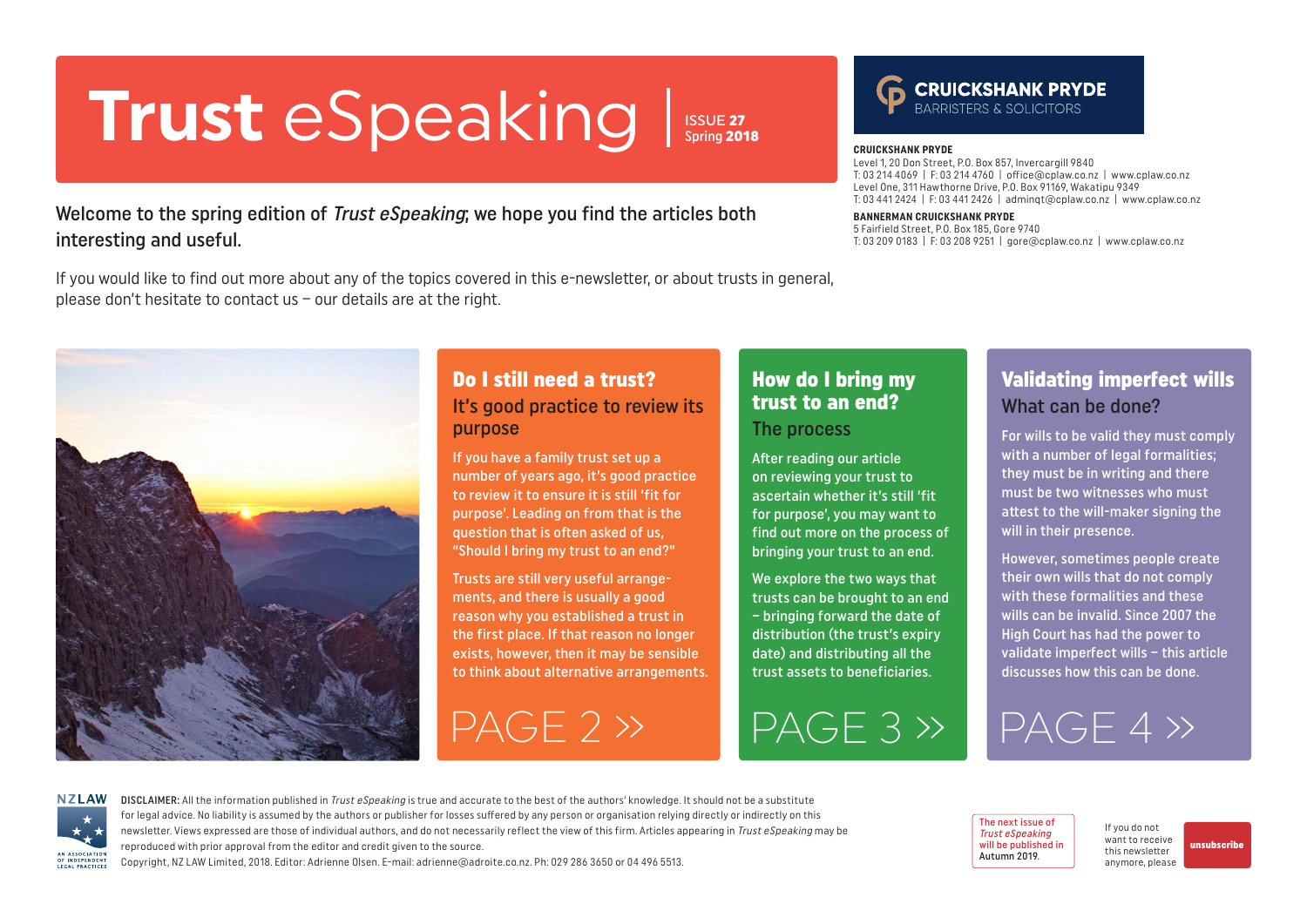## <span id="page-1-0"></span>**Trust** eSpeaking PAGE 2

ISSUE 27 Spring 2018

return to [front page](#page-0-0)

## Do I still need a trust?

#### It's good practice to review its purpose

If you have a family trust set up a number of years ago, it's good practice to review it to ensure it is still 'fit for purpose'. Leading on from that is the question that is often asked of us, "Should I bring my trust to an end?"

Trusts are still very useful arrangements, and there is usually a good reason why you established a trust in the first place. If that reason no longer exists, however, then it may be sensible to think about alternative arrangements.

Common reasons why you might consider bringing your trust to an end are:

- » The trust may prevent you qualifying for a subsidy if you need to go into care
- » If the trust was set up by your parents and they have now died, you and your siblings may have different needs
- » You may no longer have concerns about business creditors, and
- » Protecting assets from a relationship property claim may no longer be a concern.

Even if your trust is no longer required for its original purposes, there may be other reasons to retain it. A trust may, for example, avoid disputes over your estate after you have died.

#### Long-term residential care

The asset testing rules continue to be enforced fairly strictly by Work and Income (MSD). There are strict limits on how much you can gift, to a trust or anyone else, throughout your lifetime. Talk with us if you have concerns about your previous gifting arrangements.

In some cases, people who are about to go into care may find they will not qualify for a subsidy because of the amounts they put in their trust in the past. If the trust assets are all put back into their own name, as settlors, they may eventually qualify for a subsidy. We can talk with MSD, on your behalf, about a possible 'unwinding' of your trust.

#### Once mum and dad have died

Most trust deeds have a clause allowing the trust to continue for up to 80 years. This is the maximum currently allowed by law. In reality, once the settlors have both died, their children may not wish to continue with the trust. The settlors' children may each prefer to do different things with their share of the trust. Some may be living overseas where tax laws are much tougher on trusts.

When the parents have both died, it may be a good time to distribute all of the trust fund to the members of the family or to put each child's share into a new trust. If most of the family wealth is held in a trust, the children often wish to receive their

[continues on page 5](#page-4-0)  $\gg$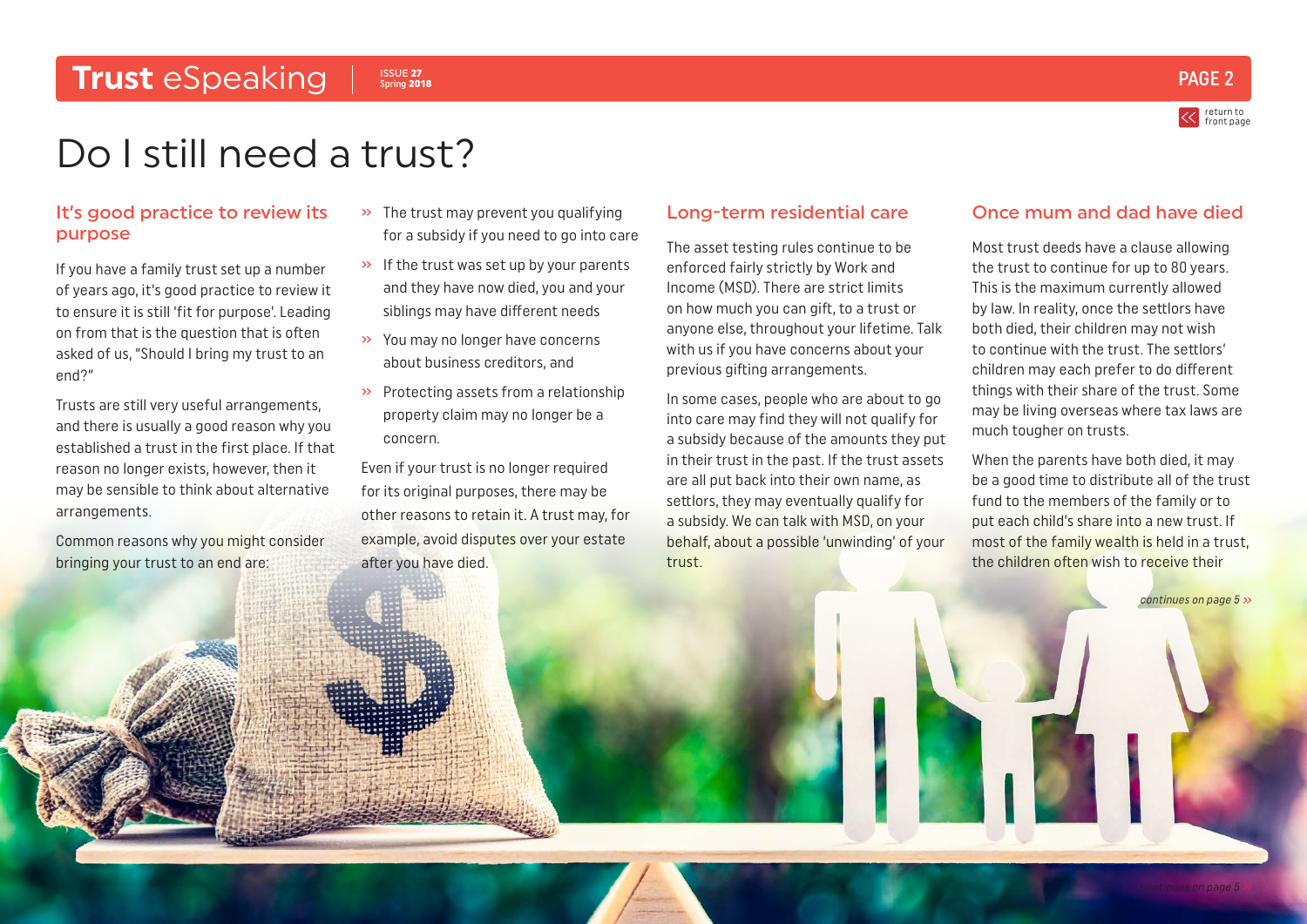### <span id="page-2-0"></span>**Trust** eSpeaking Issue 27



return to [front page](#page-0-0)

## How do I bring my trust to an end?

#### The process

It has been estimated that there are between 300,000-500,000 trusts in this country. Trusts have been established for many different reasons, including estate planning, creditor protection, to ensure access to rest home subsidies, tax benefits or for protection from relationship property claims.

When the reason for a having a trust is no longer valid (there's more on this on our article Do I still need a trust? [here](#page-1-0)), it is important to bring it to an end in the most appropriate way bearing in mind the powers in the trust deed and the needs of all the beneficiaries.

This article explores the two most common ways that trusts can be brought to an end – bringing forward the date of distribution (the trust's expiry date) and distributing all the trust assets to beneficiaries.

#### Bringing forward the distribution date

Trusts are not allowed to last forever. The 'perpetuity' rules currently state that a trust can either last for 80 years, or for 'a life in being plus 21 years'. Given that you cannot predict how long someone will live, most New Zealand trusts are set to last for 80 years at the most. This is called the 'perpetuity period'. The date at the end of the perpetuity period is called the 'distribution date'.

Modern New Zealand discretionary trust deeds will also usually contain a clause that says the distribution date is the date 80 years from the date the trust was established or such earlier date as the trustees decide.

The normal New Zealand discretionary trust sets out the discretionary beneficiaries (usually the parents, children, grandchildren, and sometimes charities and wider family members) and the final beneficiaries who will receive the trust fund when it comes to an end on the distribution date (usually, children or grandchildren if children have died).

If you decide to bring a trust to an end by bringing forward the distribution date, this will usually have the effect that the trust fund will be distributed to the final beneficiaries.

If you are a trustee who is also a settlor, however, and you want to bring the trust to an end in order to put the assets back into your personal name, then simply bringing forward the date of distribution



will not work. It may have the unintended consequence that your children come into an early inheritance!

### Distributing the trust assets

When people say they have 'a trust', they usually think of the trust deed that sets out the terms of the trust. However, a trust is not a document. A trust is actually a relationship that needs to comply with three certainties:

- 1. Certainty of intention: a clear intention to create a trust (usually recorded in a trust deed)
- 2. Certainty of objects: who is going to benefit from the trust, and

3. Certainty of subject matter: what property is owned by the trust.

If you take any one of these three things away, there is no trust.

The easiest way to bring a trust to an end is to distribute all the assets in the trust – without any assets there is no trust. Care needs to be taken to ensure that the trust assets are distributed to the correct beneficiaries. For example, there may be clauses in the trust deed specifying who can receive capital distributions from the trust. It's therefore important to check the trust deed before deciding on any course of action.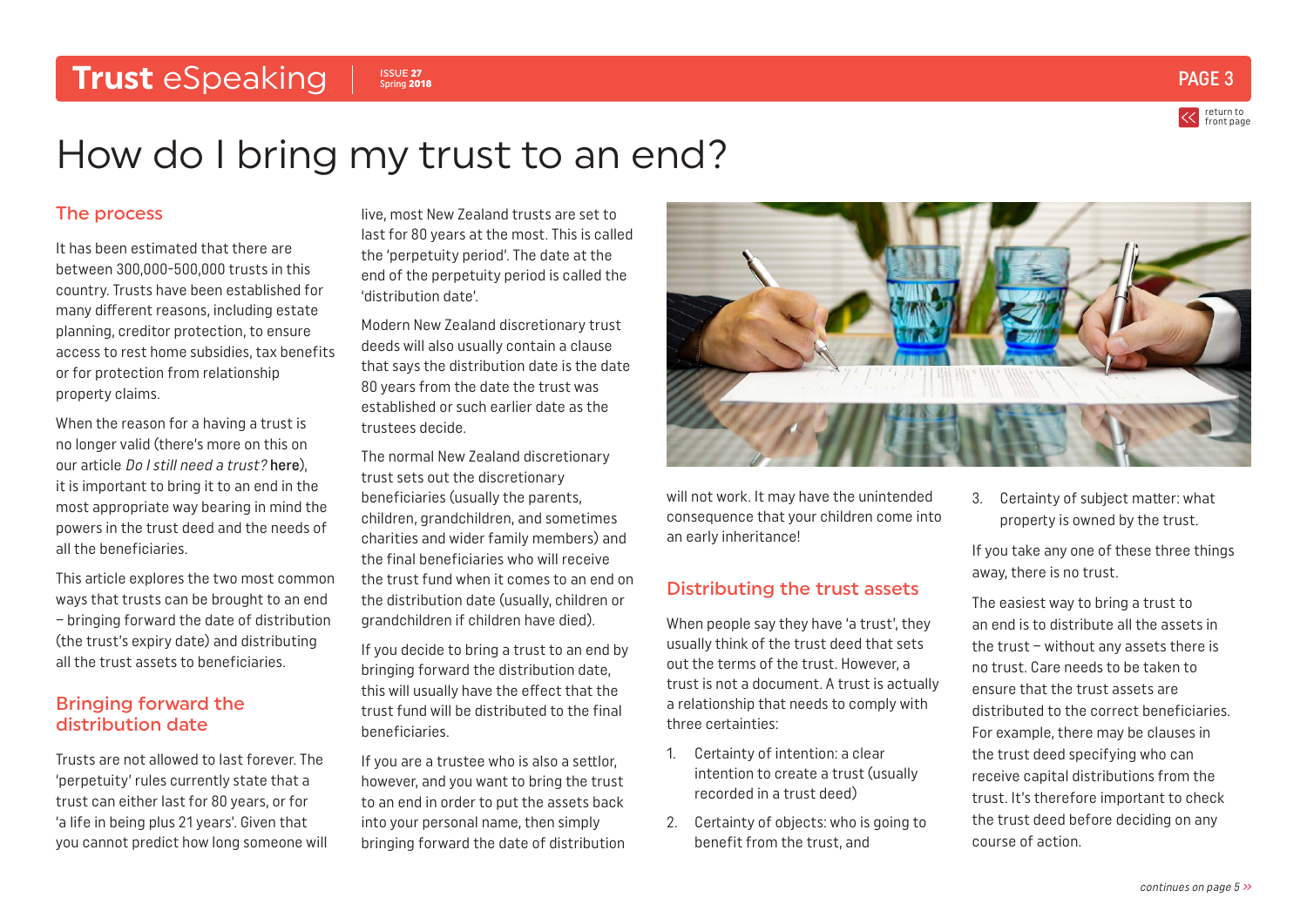

return to [front page](#page-0-0)

## <span id="page-3-0"></span>Validating imperfect wills

#### What can be done?

For wills to be valid they must comply with a number of legal formalities; they must be in writing and there must be two witnesses who must attest to the willmaker signing the will in their presence.

However, some people create their own wills that do not comply with these formalities and these wills could be invalid. Sometimes people will express what they want to happen to their property after their death in an electronic document, such as a text message.

Since 2007 the High Court has had power to validate these documents so that they have the effect of being a valid will, even though they do not comply with the legal requirements of the Wills Act 2007.

When a person dies, you will usually find their will and contact their lawyer. Usually their will is perfectly in order, but sometimes it's found that the will isn't legally compliant. What can be done?

- 1 Blackwell v Hollings [2014] NZHC 667
- 2 Pinker v Pinker [2015] NZHC 660
- 3 Nichol v Nichol [2017] QSC 220
- 4 Re Estate of Feron [2012] NZHC 44
- 5 Pfaender v Gregory [2018] NZHC 161

#### Two-step process

ISSUE 27 Spring 2018

There is a two-step process when it comes to validating non-compliant wills. Firstly, there must be a document in existence which appears to be a will but does not comply with the formal requirements. Secondly, if there is such a document in existence, the court will then consider whether the document expresses that person's 'testamentary intentions', or what they wanted to happen to their property after they die.

A number of 'documents' have been validated as wills. Electronically stored documents can meet the requirement that a 'document' be in existence. In a 2014 case<sup>1</sup>, a draft will stored on a computer was validated. An email expressing what was to happen to a person's property after their death was validated as a will in a 2015 case<sup>2</sup>.

While New Zealand courts have not yet validated a text message as a final will, the Queensland Supreme Court<sup>3</sup> has validated an unsent draft text message as a final will.

As a will must be 'a document' to be validated, oral instructions for a will cannot be validated by the High Court. However, if a person's wishes have been recorded in writing then a document would exist which could be validated. In a 2012 case4 , instructions were given over the phone to a lawyer. The lawyer took notes, but did not prepare the draft will before the person died. The lawyer's notes were validated as the deceased's final will.

In a case this year<sup>5</sup>, an audio recording of the deceased's will instructions did not qualify as a 'document', however, the written notes taken of his oral instructions were a document which the court could, and did, validate. The court also said that in the modern world, with "widespread use of smartphones and other personal devices", it is increasingly likely that people having important conversations will record their oral instructions. It was suggested that while a recording itself might not qualify as a 'document' which could be validated as a will, a transcript of such a recording might be validated.

#### Validating a will can be expensive

While going to court to get a noncompliant will validated can be expensive and time-consuming, informal documents which express a deceased person's wishes can be validated to dispose of their property after their death in the manner that they wanted.

It is highly likely that in future, an increasing number of electronic documents such as, for example, Facebook posts, might be validated as wills.

Even though the High Court can validate imperfect wills, we would recommend that you ensure your will is correctly drawn up and that you sign it in front of two witnesses. This will help save not only time and money, but also make life much easier for the family you have left behind.  $\bullet$